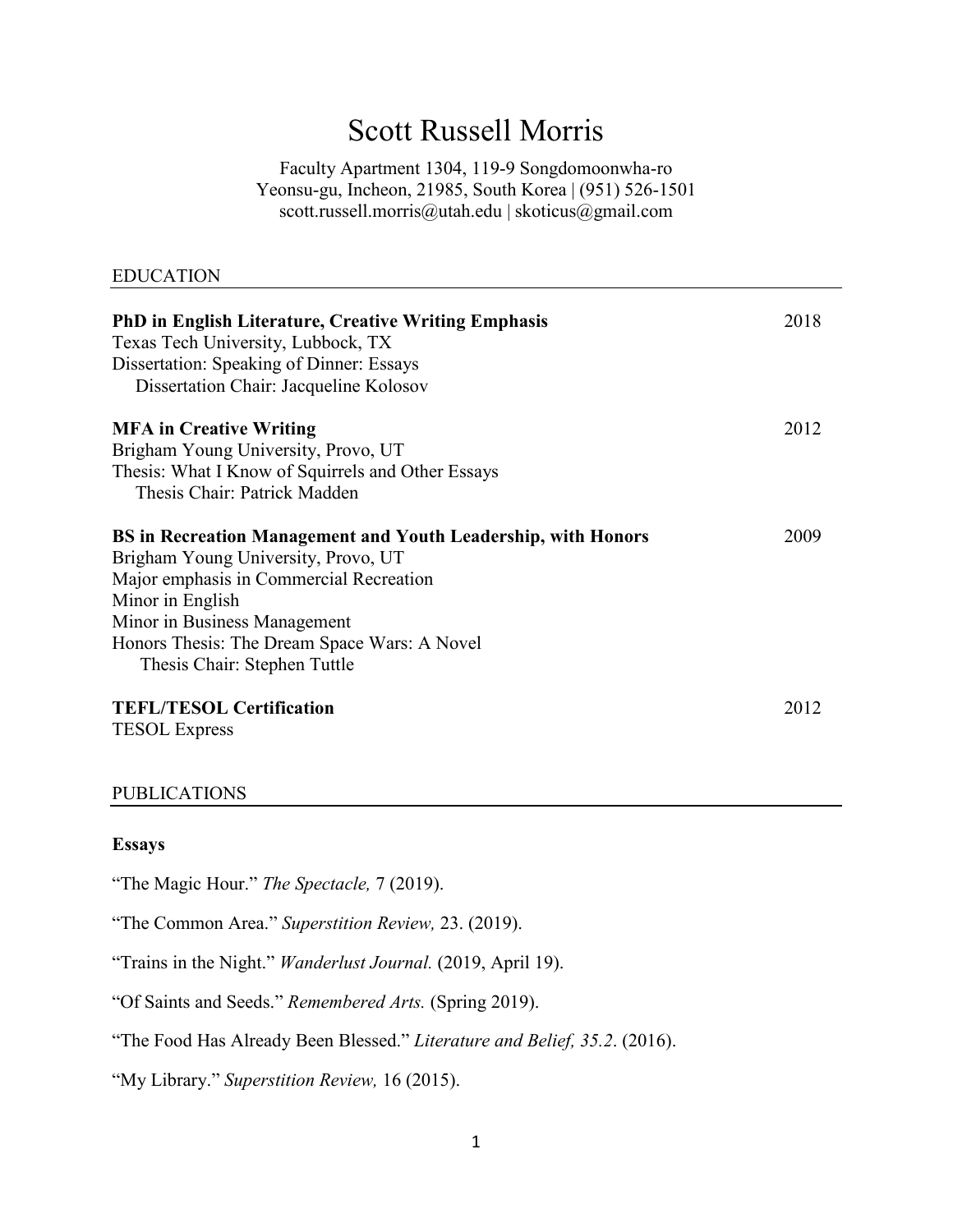- "Speak English, Please." *The Chattahoochee Review,* 35.1 (2015).
- "Points of Tangency." *Proximity Magazine,* 3 (2014).
- "On Whom Things Are Lost." *Blue Lyra Review,* 3.1 (2013).
- "Momento Sciurus." *Stone Voices,* 7 (Spring 2013): 76-87.
- "Of Complicated Themes" *SLAB,* 7 (Spring 2012): 48-53.
- "Rare Misprinted Scott Russell Sanders Postcard: Next best thing to 'Inverted Jenny'; essayist must have!" (As a contributor for an essay by Patrick Madden.) *The Normal School*, 5.2 (Fall 2012): 52-56.
- "Nothing in Particular." *Prick of the Spindle,* 2.2 (Summer 2008).

## **Flash Prose**

- "Afternoon Light." *Hinterland Magazine,* 2 (Forthcoming 2019).
- "The Perfect Meal." *Perhilion Literary Magazine,* 5 (2019).
- "Just Like Home." *Hinterland Magazine,* 1 (2019):
- "Looking for Squirrels: A Love Note." *WILDNESS Journal,* 9 (2017).
- "Reunion." *RiverTeeth Journal.* Beautiful Things Blog (29 May 2017).
- "If We Had Been Allowed to Take Pictures." *Brevity,* 44 (Fall 2013).

## **Poetry**

- "Ten-day Forecast." *River River Journal,* 9 (2019).
- "An Entire Wednesday of Rain." *River River Journal*, 9 (2019).
- "Sonnet for La Niña." *Tilde: A Literary Journal* 3 (2019):
- "The Witness." *Angry Old Man Magazine,* 5 (2018).
- "The Sky's Absence I." *Vine Leaves Literary Journal,* 3 (July 2012).
- "The Sky's Absence II." *Vine Leaves Literary Journal,* 3 (July 2012).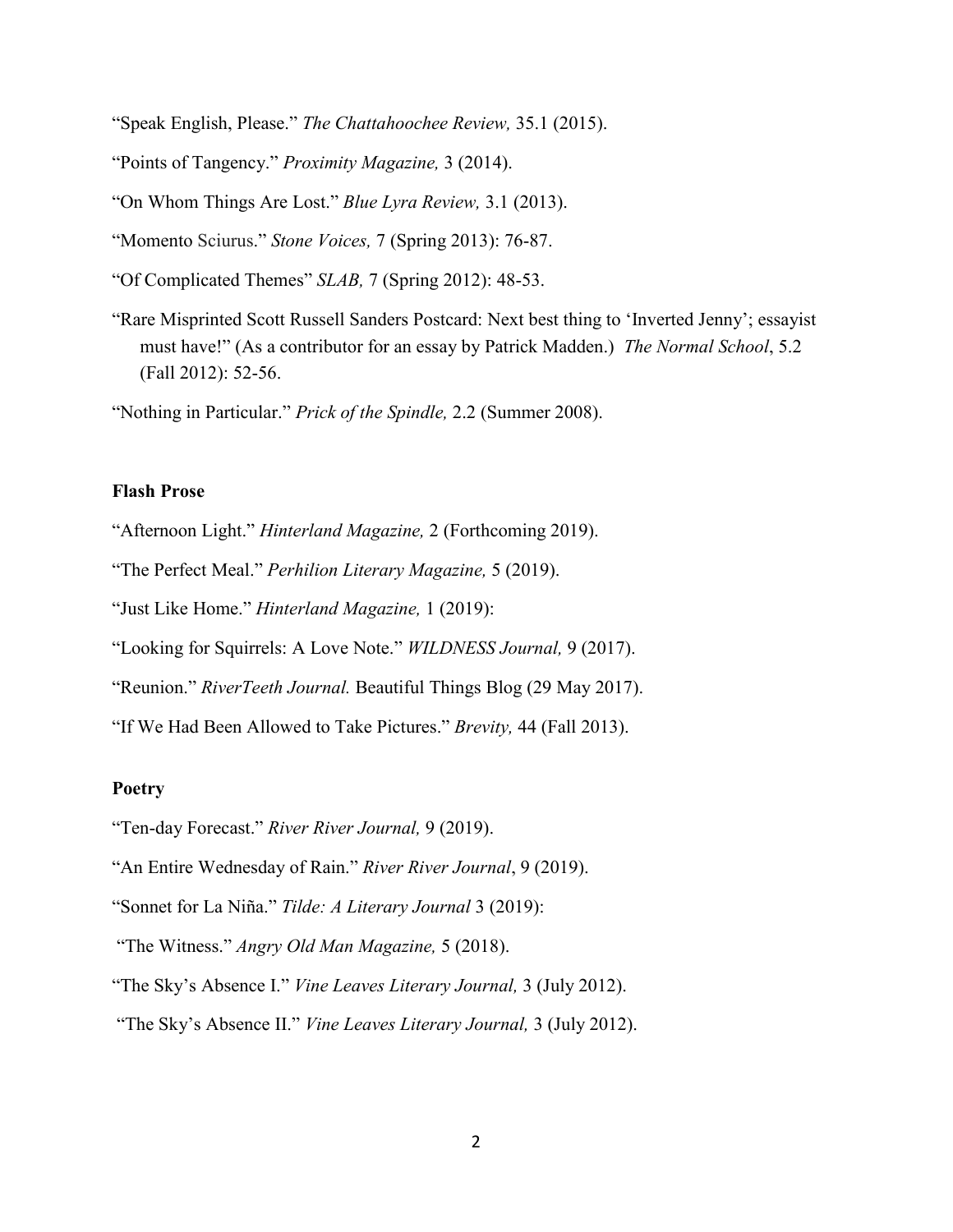### **Critical Essays**

- "The Idle Hours of Charles Doss, or, The Essay as Freedom and Leisure." *Assay: A Journal of Nonfiction Studies*. 1.1 (2014)
- "Writing on Rocks." *Humanities at BYU Magazine.* Article and Photos. (Winter 2012): 18-20. (With Bentley Snow.)

## **Book Reviews**

- "A Review of Fleur Jaeggy's *These Possible Lives*." *The Brevity Blog*. 8 Feb 2019.
- "The Broken Country." *NewPages.com*. 5 Jun 2018.
- "Volver: A Persistence of Memory." *NewPages.com*. 8 Jan 2018.
- "Attempts to Be Whole: Review of *Immortal for Quite Some Time* by Scott Abbott." *Dialogue: A Journal of Mormon Thought,* 50.2, Summer 2017.
- "Beautiful Flesh: A Body of Essays." *NewPages.com.* 1 Nov 2017.
- "Come & Eat." *NewPages.com*. 9 Oct 2017.
- "Landslide: True Stories." *NewPages.com.* 6 Sept 2017
- "The Estrangement Principle." *NewPages.com*. 8 Aug 2017.
- "A Review of B.J. Hollars' *Flock Together: A Love Affair with Extinct Birds*." *Brevity's Nonfiction Blog.* 17 Apr 2017.
- "The Hero Is You." *NewPages.com.* 4 Apr 2017.
- "Review: The Book of Feral Flora by Amanda Ackerman." *The Volta Blog*. 9 Nov 2015.
- "You're Not Edith: Autobiographical Essays." *NewPages.com.* 1 Oct 2015.
- "Watershed Days: Adventures (a Little Thorny and Familiar) in the Home Range." *NewPages.com*. 1 Oct 2015.
- "I Was Not Born." *NewPages.com.* 3 Aug 2015.
- "Review: Model City by Donna Stonecipher." *The Volta Blog.* 13 July 2015
- "Review: Sixty Morning Walks by Andy Fitch." *The Volta Blog.* 25 Jan 2015.
- "Young Tambling by Kate Greenstreet." *The Volta Blog.* 16 July 2014.
- "Further Adventures of My Nose by John Surowiecki." *The Volta Blog.* 2 July 2014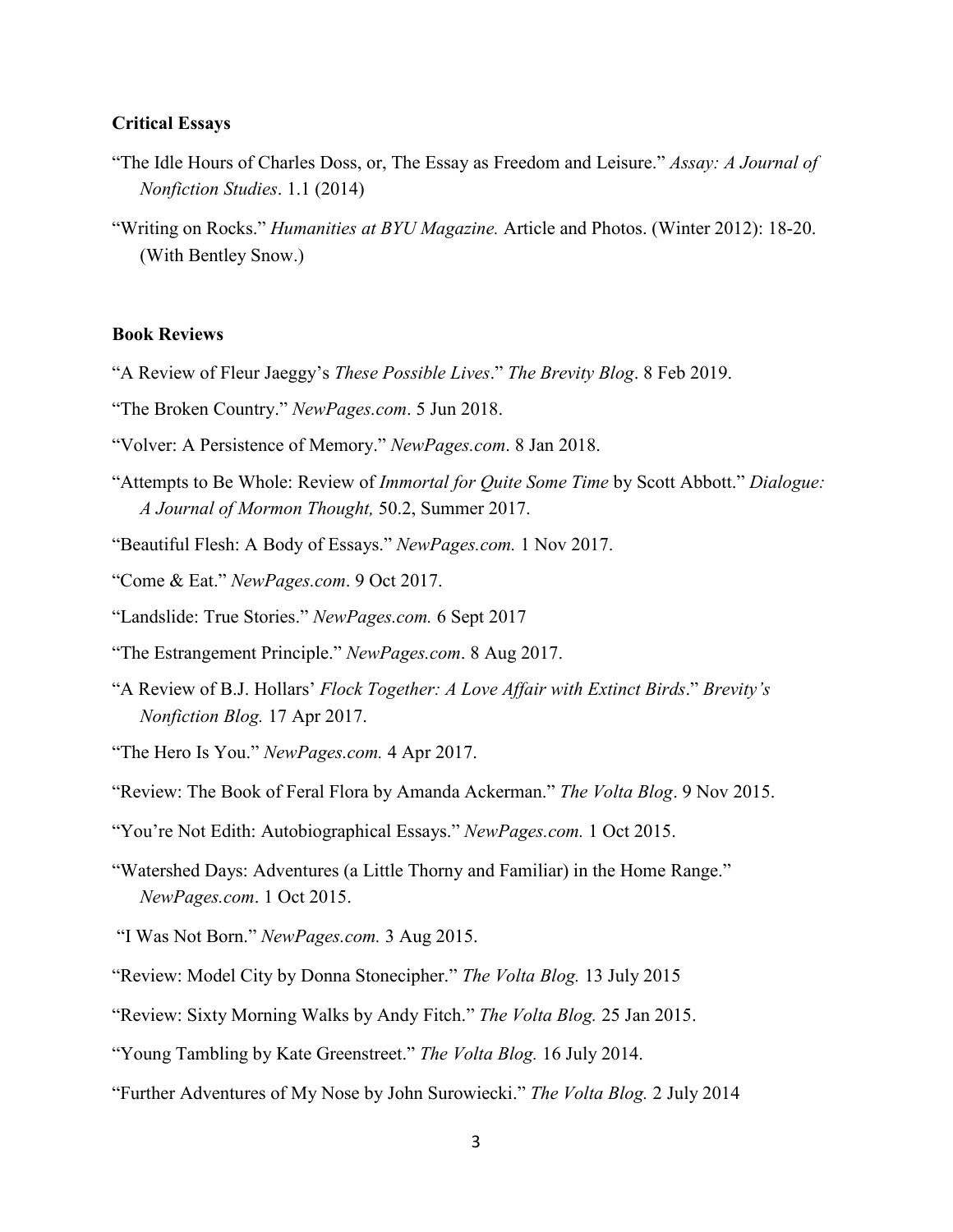"Digressions and Departures: A Review of Devin Johnston's *Creaturely and Other Essays." Brevity's Nonfiction Blog*. 5 Dec. 2011.

### **Anthology Publications**

"Pie Month." *Mormon Men on Marriage*. Holly Welker, editor. U of Illinois Press. Forthcoming.

- Section Introduction for Short-form Nonfiction, and other editorial responsibilities. *Family Resemblance: An Anthology and Exploration of 8 Hybrid Literary Genres*. Marcela Sulak and Jacqueline Kolosov, editors. Rose Metal Press, 2015.
- "Nothing in Particular." *Best of Mormonism*. Stephen Carter, editor. Salt Lake: Curelom Books, 2009.

### AWARDS, SCHOLARSHIPS, FELLOWSHIPS, & GRANTS

Dissertation Completion Fellowship, TTU Graduate School 2017-2018 (\$15,000)

Humanities Center Faculty Colloquium Member (1 of 2 graduate students selected) 2017-2018

Helen DeVitt Jones Graduate Fellowship, TTU Graduate School 2017-2018 (\$3000)

*Best American Essay 2016* Notable Essay for "Speak English, Please"

TEACH Fellowship 2016-2017 (\$1000)

Pushcart Prize nomination for "Speak English, Please" (*The Chattahoochee Review*)

Finalist for Lamar York Nonfiction Prize "Speak English, Please" (*The Chattahoochee Review;*  Marcia Aldrich, judge.)

Pushcart Prize nomination for "Points of Tangency" (*Proximity Magazine* 3)

Best of the Net Anthology nomination for "Points of Tangency." (*Proximity Magazine)* 

Outstanding Document Instructor, PhD level, TTU Composition Program, Winter 2015 (\$100)

Helen Jones Fellowship, TTU Creative Writing Program, Fall 2013-Winter 2015 (\$12,000)

BYU Graduate Research Fellowship, Sept 2011-April 2012 (\$15,000)

Harold B. Lee Library Research Grant, Fall 2009-Winter 2010 (\$1,000)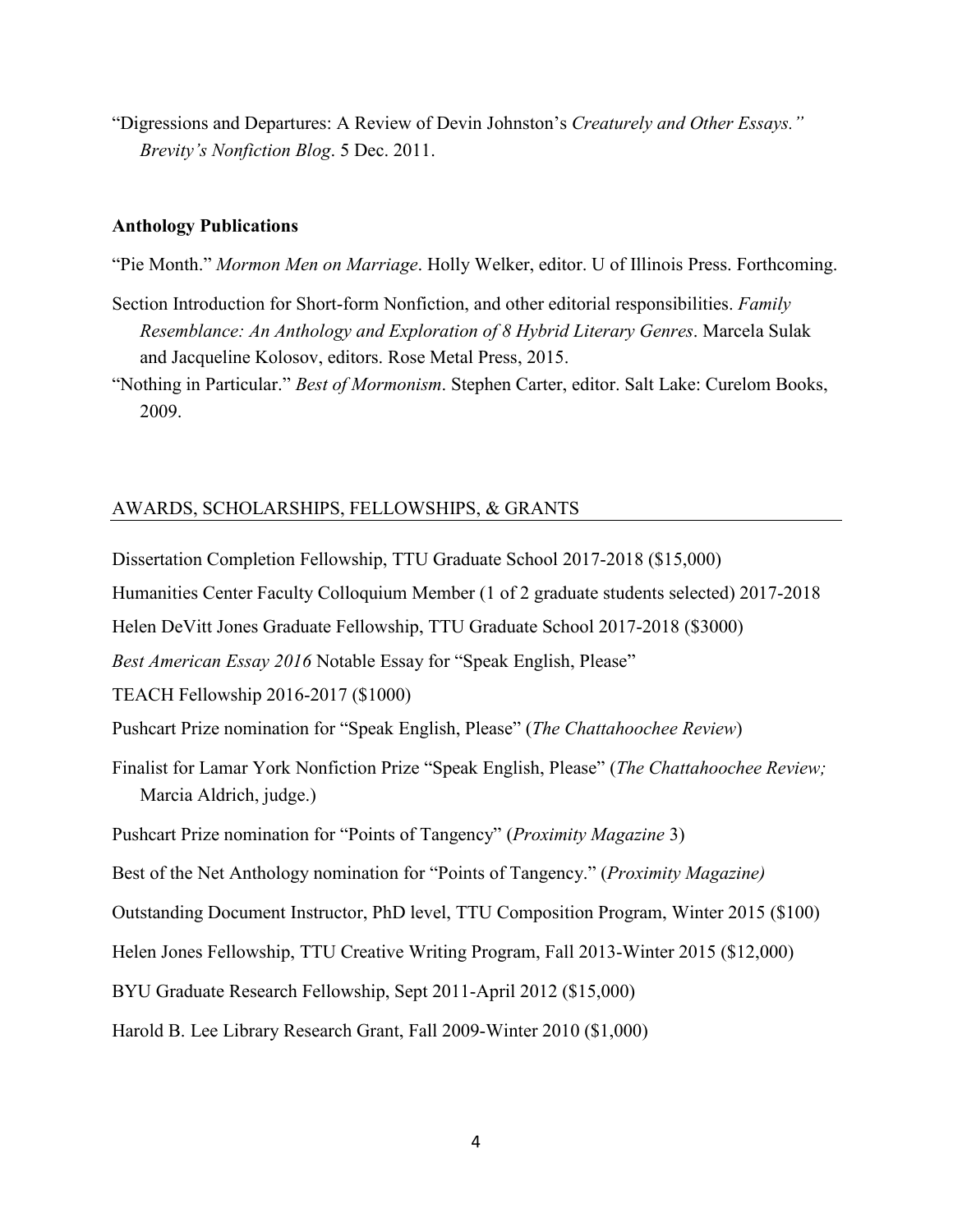## TEACHING EXPERIENCE

## **University of Utah Asia Campus**

*Assistant Professor, Writing and Rhetoric Dept.*2018-Present Designed, implemented and taught courses in rhetoric, composition, and college skills. Primarily working with ESL students.

## **Texas Tech University**

## *Part-Time Graduate Instructor*2013-2017

Designed, implemented and taught courses in creative writing and literature, including online classes. Also taught and graded for freshman composition courses.

## *Writing Center Tutor* 2014-2017

In the University Writing Center and in the Graduate Writing Center, I worked with individual students on writing projects from across the university, including thesis and dissertation work. Also as part of this appointment, I worked through the Texas Tech Health Science Center's online writing center, providing asynchronous writing tutoring at the undergraduate and graduate level.

### *TEACH Fellow* 2016-2017

The TEACH Program is a nationally recognized graduate student development program adapted from the Preparing Future Faculty movement. As a fellow, I participated in pedagogy development courses, received evaluation from faculty and peers, evaluated peers' teaching, and completed a teaching related project each semester.

## **Brigham Young University-Idaho**

*Distance Adjunct Faculty* 2014-2017 Taught and facilitated online courses in sophomore-level composition and rhetoric courses and an introductory college writing class for non-traditional students via BYU-I's Pathway Program, including courses for English Language learners.

## *Second Language Learner Teacher Training* 2015

A two-week training and professional development course for those chosen to teach in the Pathway Program's English language learner sections.

## **Nazarbayev Intellectual Schools, Kazakhstan**

## *International Faculty Member* 2012-2013

With a local co-teacher, I designed, taught and implemented English language and test-prep courses for middle and high school students. I also started and administered the school's first writing center. With another international faculty member, I designed and taught an intensive, introductory writing course for local faculty during the summer months.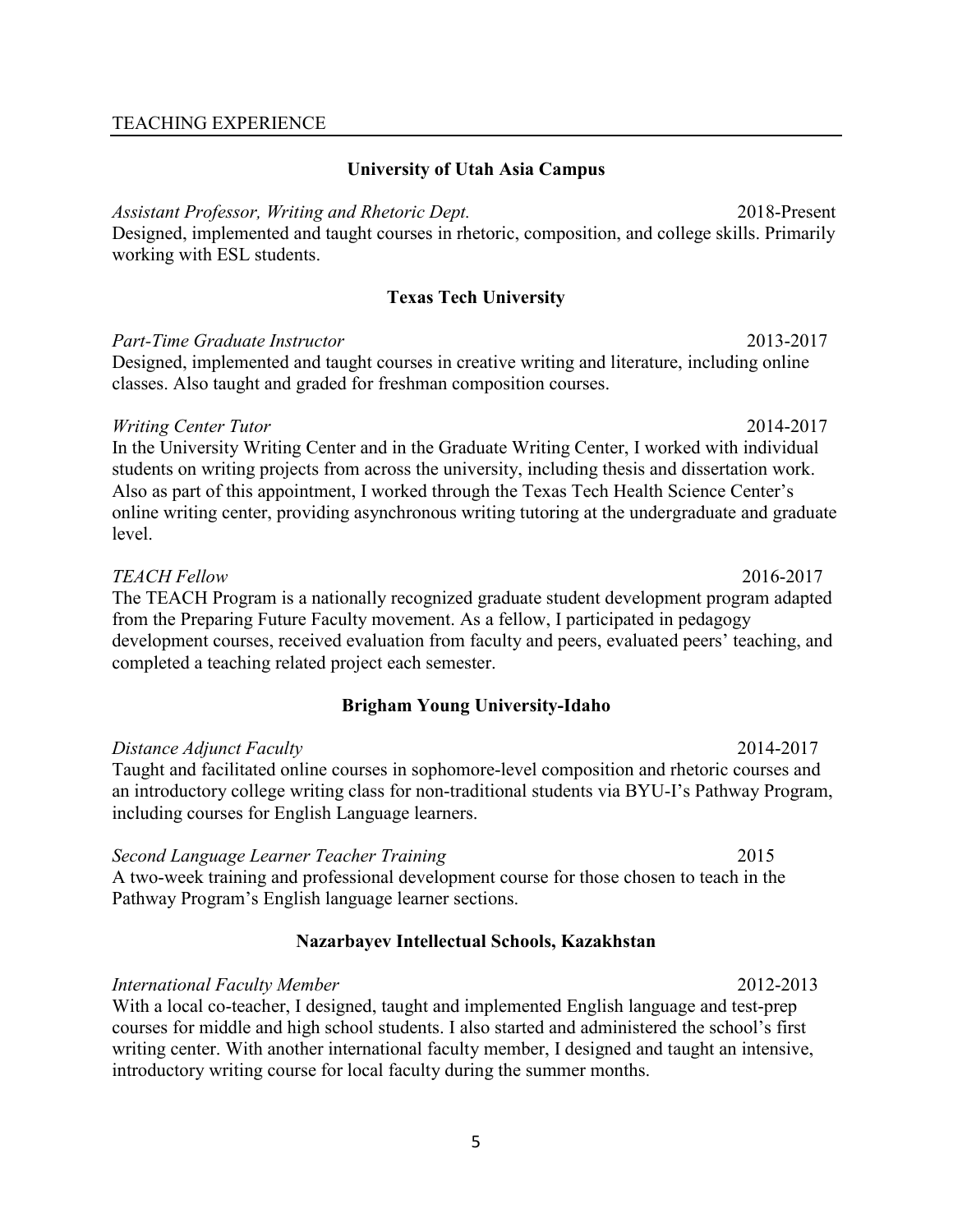## **Brigham Young University**

*Graduate Instructor* 2010-2012 I designed, implemented and taught freshman composition and rhetoric courses, including being selected to design my own "experimental" composition section to explore the rhetoric of food writing.

*Teaching Assistant and Student Mentor* (Professor, Patrick Madden) 2011-2012 Assisted with grading coursework, teaching lessons, and mentoring creative writing students. Also, as another position with Dr. Madden, I was the student assistant for the English Department reading series, managing some travel logistics for visiting writers, as well as managing all building and location logistics, creating advertising materials, and managing the class work associated with the reading series.

## SELECT COURSES TAUGHT

## **University of Utah Asia Campus**

*Traditional Classroom* WRT 2010: Intermediate Writing WRT 1010: Introductory Writing

## **Texas Tech University**

### *Traditional Classroom*

Engl 2308: Introduction to Nonfiction: Creative Lives Engl 2308: Introduction to Nonfiction: The Essay Then and Now Engl 2351: Introduction to Creative Writing: Exploring Life Engl 2351: Introduction to Creative Writing: Walking Literature

*Online, Synchronous Classroom*  Engl 2351: Introduction to Creative Writing: Place-based Writing Engl 2351: Introduction to Creative Writing: The Artistic Life

*Hybrid On-site/Online Classroom*  Engl 1301: First-Year Composition: Rhetorical Analysis

## **Brigham Young University-Idaho**

*Online, Asynchronous Classroom* Engl 106L: Basic Writing for non-native speakers of English Engl 106: Basic Writing FDENG 301: Advanced Writing and Critical Thinking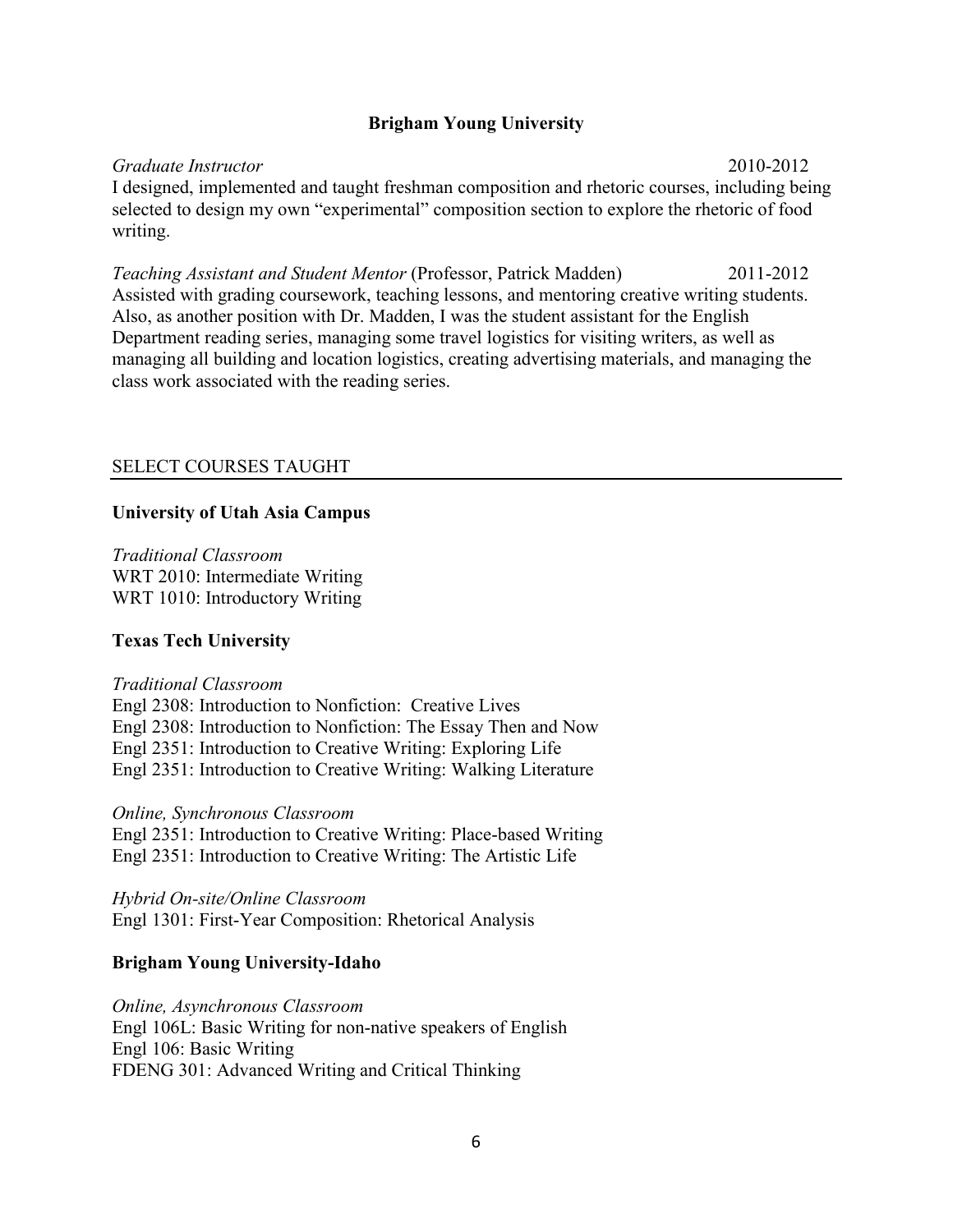## **Nazarbayev Intellectual School**

*International Faculty Positions*  Intensive Faculty Training Course: Introduction to Academic Writing 7th Grade English Language 9th Grade English Language 12<sup>th</sup> Grade English Language, Test Prep and Writing Skills

## **Brigham Young University**

*Traditional Classroom* Writing 150: First-Year Writing: The Rhetoric of Food Writing 150: First-Year Writing: Basic Rhetoric

## SERVICE & ADMINISTRATIVE EXPERIENCE

## **Texas Tech University**

*Graduate Student Writing Group Coordinator* 2016-2018

The Graduate Student Writing groups were designed to facilitate dissertation and thesis completion. The groups meet once weekly, and as a coordinator, I assisted my peers in goal setting, responsibility, and community building. Additionally, I kept attendance, marked project completion goals, and assisted in group applications.

## *Letterpress Studio Student Assistant* 2016-2017

As a student assistant in the English Department's Letterpress studio, I assist students on letterpress projects, holding regular hours in the studio. I also design, print, and distribute custom broadsides as commissioned.

## *Brony Club Faculty Advisor* 2015-2017

The Brony Club supports students who affiliate with Brony Culture. As the club advisor, I make sure the club adheres to school policy in all their activities. I am also the point-person for all official communication.

## **PrisonEd Foundation**

## *Course Designer & Tutor* 2016-2018

The PrisonEd Foundation provides educational services for inmates in Utah prisons and jails. As a volunteer with the organization, I completely re-designed their Life Writing course (a creative writing course) to fit a new set of needs. Additionally, as the course is implemented, I will be the volunteer tutor for the course, which is entirely correspondence. In these duties, I have also been a consultant in their website and advertisement material re-design.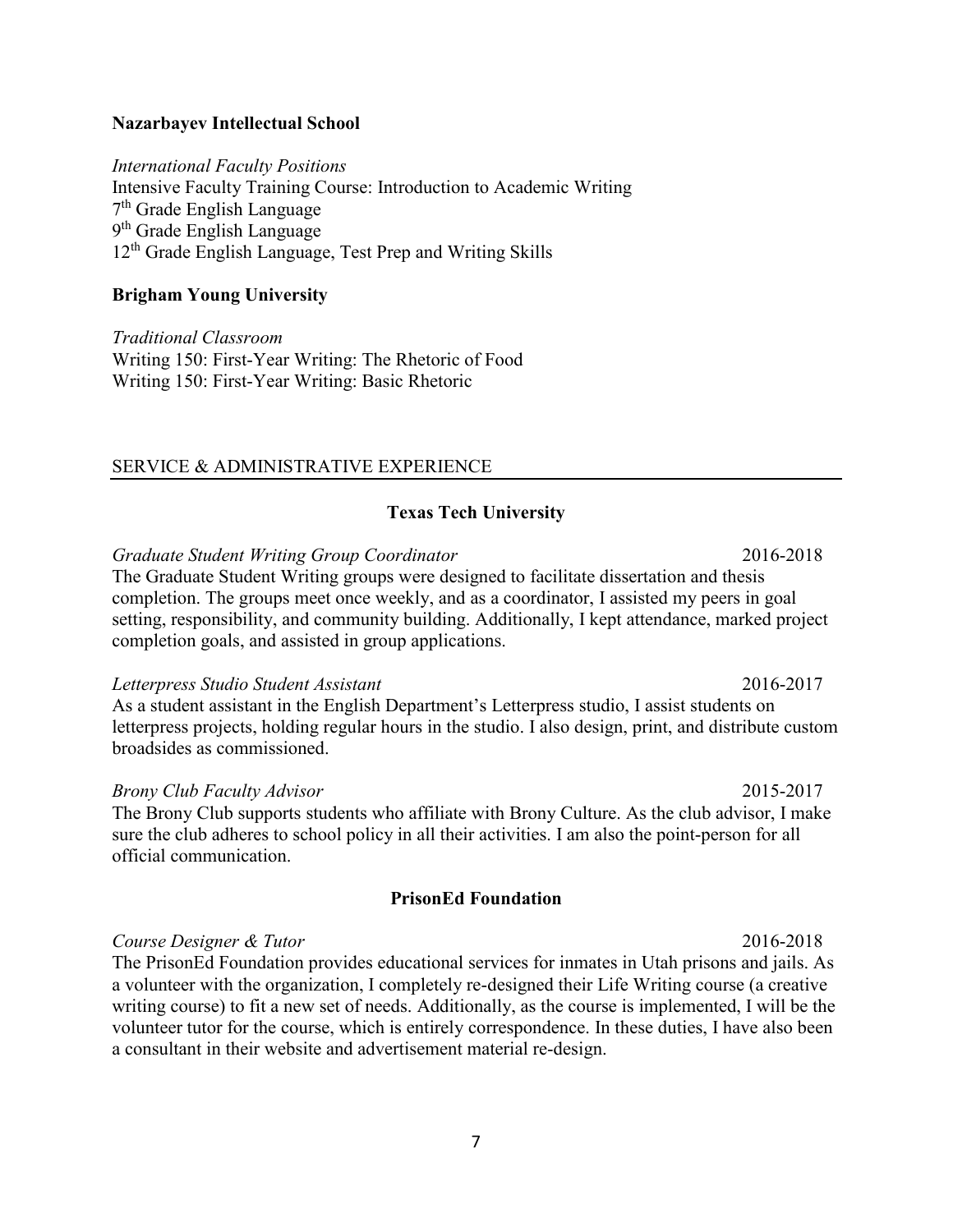## **Nazarbayev Intellectual Schools, Kazakhstan**

*Creative Writing Club Co-Organizer* 2012-2013 With another international co-teacher, I ran an after-school creative writing club for students.

## *Intensive Writing Summer Course*

With another international co-teacher, I taught a three-week, intensive writing crash course for Kazakh high school teachers. The course covered basic English writing skills. The largest struggles was getting administrative approval to pull teachers from other responsibilities.

## *Writing Tutor*

Seeing that there were no writing tutoring services available for the high school students, I set up a once-a-week drop-in writing tutoring service. Most of my "clients" were seniors applying to Kazakh and international universities, though I also worked with several local faculty applying for international graduate programs.

## **Brigham Young University**

*The School of the Essayists: Student Mentor & Project Editor* 2011-2012 Under the direction of Dr. Patrick Madden, I mentored undergraduate students on the art of the essay. This included running extracurricular meetings for interested essayists and working oneon-one with students on their projects. I also edited and compiled the "Little Essayist's Activity Book," a coloring book for children, published through Quotidiana.org. I created the Essaying Merit Badge, an educational guide designed for high school students.

## CONFERENCE AND READING PRESENTATIONS

"Mining the Data Mine." NonfictioNow Conference. Presentation as part of panel. 2 Nov 2018.

"Unexpected Activism." NonfictioNow Conference. Panel chair and presentation. 4 Nov 2018.

"Looking for Squirrels: The Video Essay as a Way of Seeing Nature." TTU Sowell Collection Conference. Paper presented as part of panel on Nature and Pedagogy. 22 Apr 2017.

Cuenca Writer's Collective Spoken Word Events. 3 readings Jan - Mar 2016.

"The Delicious Art of Food Writing." (Workshop)  $\&$  "What are Genres  $\&$  Why Are They Important?" Cuenca International Writer's Conference: (Panel Discussion) Mar 2016.

TTU Graduate Student Research Conference. "All of He vs One of They." Oct 2015.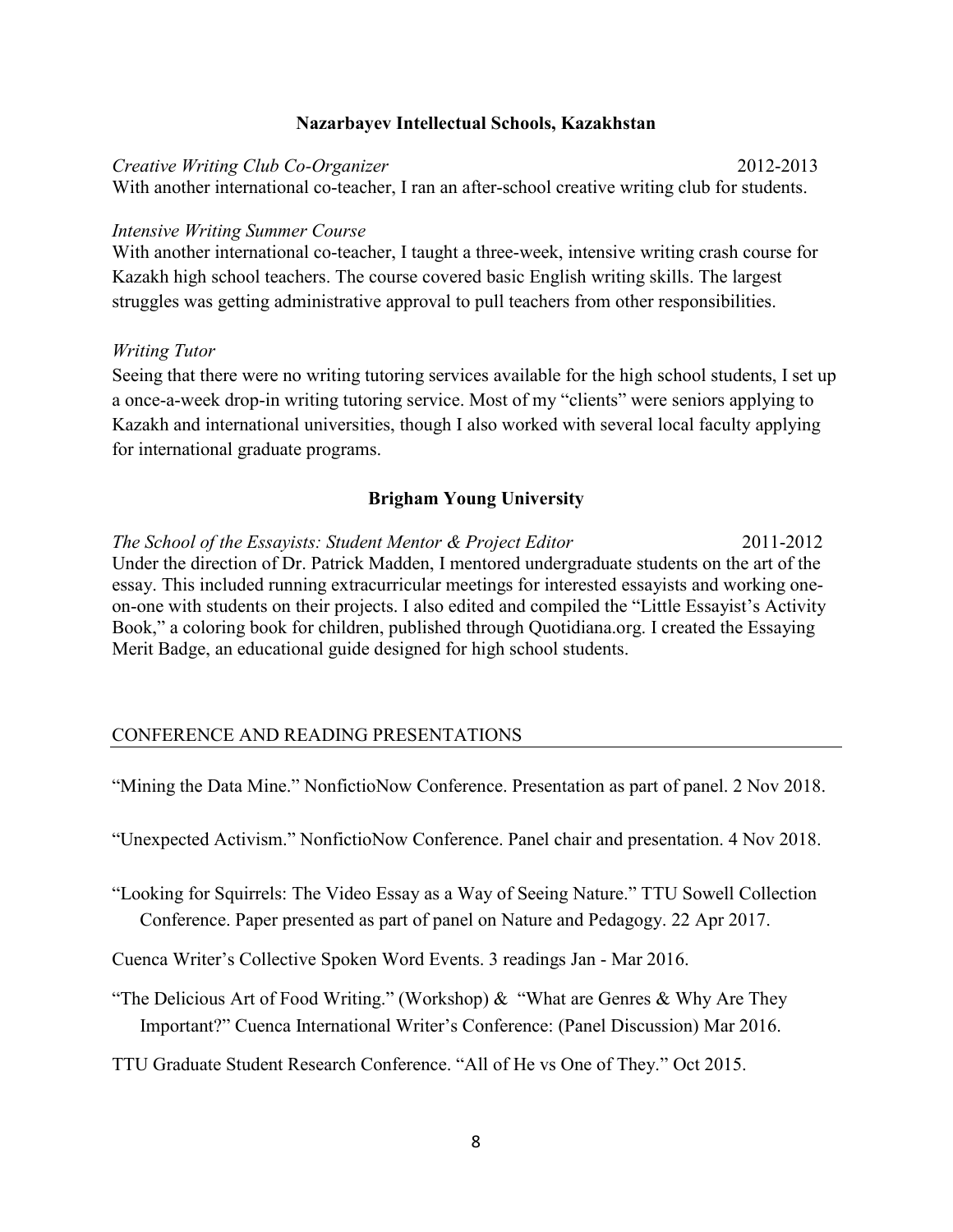TTU Sowell Collection Conference. "The Idle Hours of Charles Doss, Inmate Essayist." Apr 2014.

BYU English Symposium "Points of Tangency." Mar 2012.

BYU English Symposium "On Whom Things Are Lost." Mar 2011.

AWP. "Making a World Out of Sentences." Washington DC, Feb 2011.

## PROFESSIONAL ASSOCIATIONS

Association of Writers and Writing Programs (AWP) – Member Creative Writing Studies Organization – Membership Committee Chair, Journal Peer Reviewer

## EDITORIAL EXPERIENCE

*Family Resemblance:* Editor's Assistant2013-2016 Under the direction of Dr. Jacqueline Kolosov, I served as editorial assistant for *Family Resemblance: An Anthology and Exploration of 8 Hybrid Literary Genres (Rosemetal Press* 2016). As part of my responsibilities, I contacted contributors for permissions and contract issues and abridged authors' works in keeping with stylistic requirements. In addition, I wrote the introduction to Short Form Nonfiction, one of the anthology's eight sections.

*Inscape Literary Journal: Staff Member, Nonfiction & Art Editor* 2007-2012 As a member of the *Inscape* staff, I helped select work that would appear in the journal, publish, design, and distribute the journal. I served on all three genre committees. In Fall 2008, I served as the Art Editor, and in Winter 2009 and Winter 2011, I was the Nonfiction Editor.

*Freelance Writer & Restaurant Reviewer, Texas Monthly* 2014-2017 As freelance writer and restaurant reviewer for *Texas Monthly*, I anonymously review two or more local restaurants a month, writing reviews that appear in the magazine's regular restaurant review section and on their website. I also write other food related pieces as requested by the editor.

I am a current reader or peer-reviewer for the following journals: *Fourth Genre: Explorations in Nonfiction Journal of Creative Writing Studies* 

I am a regular book reviewer at NewPages.com

2018 Association of Mormon Letters Judge for Nonfiction Prose category